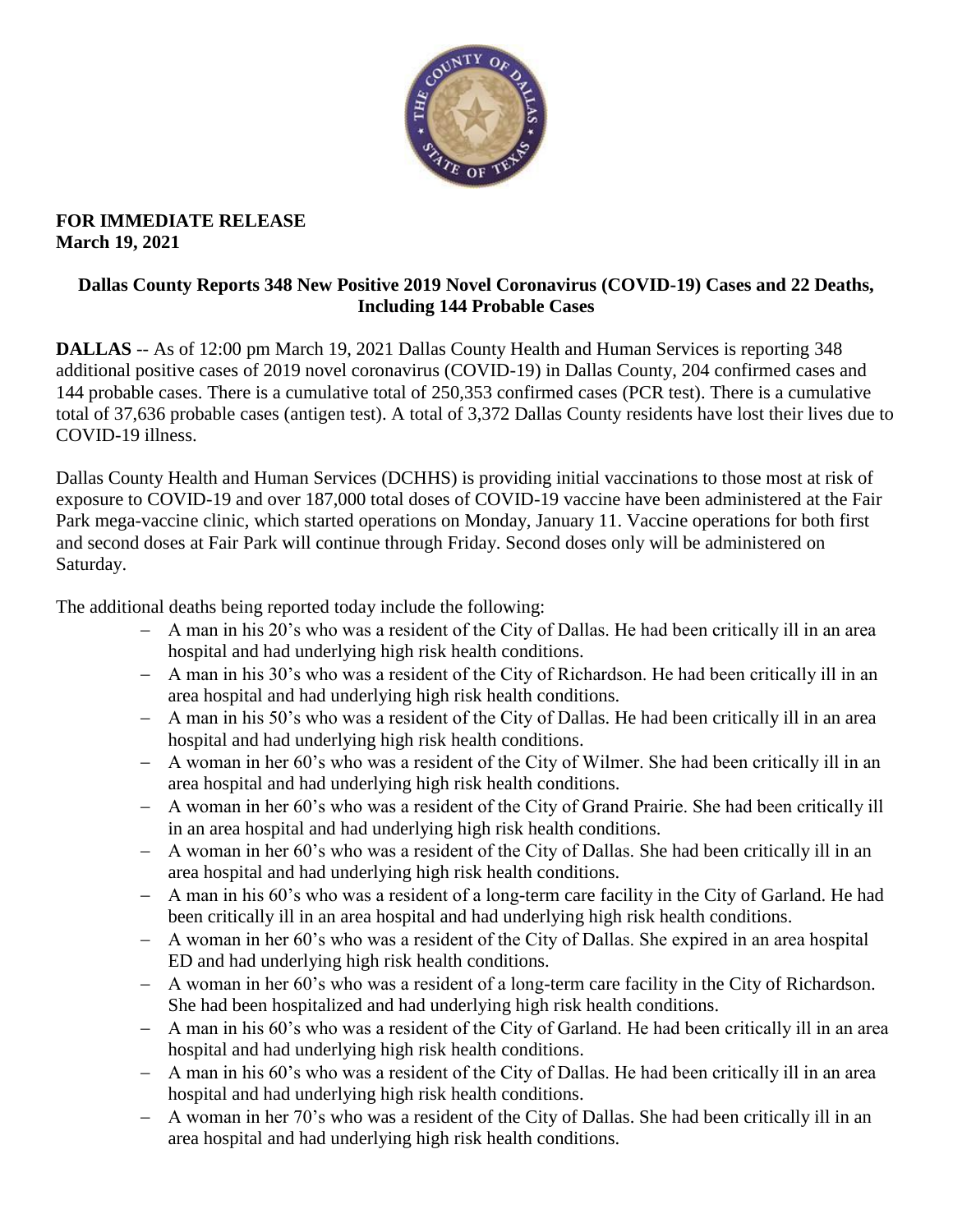- A woman in her 70's who was a resident of a long-term care facility in the City of Mesquite. She expired in the facility and had underlying high risk health conditions.
- A woman in her 70's who was a resident of the City of Garland. She expired in hospice care and had underlying high risk health conditions.
- A man in his 70's who was a resident of the City of Dallas. He had been critically ill in an area hospital and had underlying high risk health conditions.
- A woman in her 70's who was a resident of the City of Dallas. She had been critically ill in an area hospital and had underlying high risk health conditions.
- A man in his 80's who was a resident of a long-term care facility in the City of Dallas. He expired in the facility and had underlying high risk health conditions.
- A woman in her 80's who was a resident of the City of Dallas. She had been critically ill in an area hospital and had underlying high risk health conditions.
- A man in his 80's who was a resident of a long-term care facility in the City of Dallas. He had been critically ill in an area hospital and had underlying high risk health conditions.
- A man in his 90's who was a resident of the City of Dallas. He expired in an area hospital ED and had underlying high risk health conditions.
- A man in his 90's who was a resident of a long-term care facility in the City of Dallas. He expired in the facility and had underlying high risk health conditions.
- A woman in her 90's who was a resident of the City of Dallas. She had been hospitalized and had underlying high risk health conditions.

Three additional cases of SARS-CoV-2 variant B.1.1.7 have been identified in residents of Dallas County. To date, a total of 14 cases of the SARS-CoV-2 variant B.1.1.7 and one case of a B.1.526 variant have been identified in residents of Dallas County. One was hospitalized and five had history of recent domestic travel outside of Texas. The provisional seven-day average of daily new confirmed and probable cases (by date of test collection) for CDC week 9 was **291**, which is a rate of **11.0** daily new cases per 100,000 residents. The percentage of respiratory specimens testing positive for SARS-CoV-2 remains high, with **9.9%** of symptomatic patients presenting to area hospitals testing positive in week 9 (week ending 3/6/21).

During the past 30 days, there were 1,297 COVID-19 cases in school-aged children and staff reported from 425 separate K-12 schools in Dallas County. There are currently 25 active long-term care facility outbreaks. A cumulative total of 4,255 residents and 2,359 healthcare workers in long-term facilities in Dallas have been diagnosed with COVID-19. Of these, 1,002 have been hospitalized and 656 have died. About 22% of all deaths reported to date have been associated with long-term care facilities. Thirteen outbreaks of COVID-19 in congregate-living facilities (e.g. homeless shelters, group homes, and halfway homes) have been reported in the past 30 days. A cumulative total of 429 residents and 207 staff members in congregate-living facilities in Dallas have been diagnosed with COVID-19.

Of all confirmed cases requiring hospitalization to date, more than two-thirds have been under 65 years of age. Diabetes has been an underlying high-risk health condition reported in about a third of all hospitalized patients with COVID-19. New cases are being reported as a daily aggregate, with more detailed summary reports updated Tuesday and Friday evenings are available at: [https://www.dallascounty.org/departments/dchhs/2019](https://www.dallascounty.org/departments/dchhs/2019-novel-coronavirus/daily-updates.php) [novel-coronavirus/daily-updates.php.](https://www.dallascounty.org/departments/dchhs/2019-novel-coronavirus/daily-updates.php)

Local health experts use hospitalizations, ICU admissions, and ER visits as three of the key indicators as part of determining the COVID-19 Risk Level (color-coded risk) and corresponding guidelines for activities during our COVID-19 response. There were 207 COVID-19 patients in acute care in Dallas County for the period ending on Thursday, March 18. The number of emergency room visits for COVID-19 like symptoms in Dallas County was 319 for the same time-period, which represents around 14 percent of all emergency department visits in the county according to information reported to the North Central Texas Trauma Regional Advisory Council. Please be mindful of following CDC travel guidance [\(https://www.cdc.gov/coronavirus/2019](https://www.cdc.gov/coronavirus/2019-ncov/travelers/travel-during-covid19.html) [ncov/travelers/travel-during-covid19.html\)](https://www.cdc.gov/coronavirus/2019-ncov/travelers/travel-during-covid19.html) over spring break and spring holidays. We remain concerned for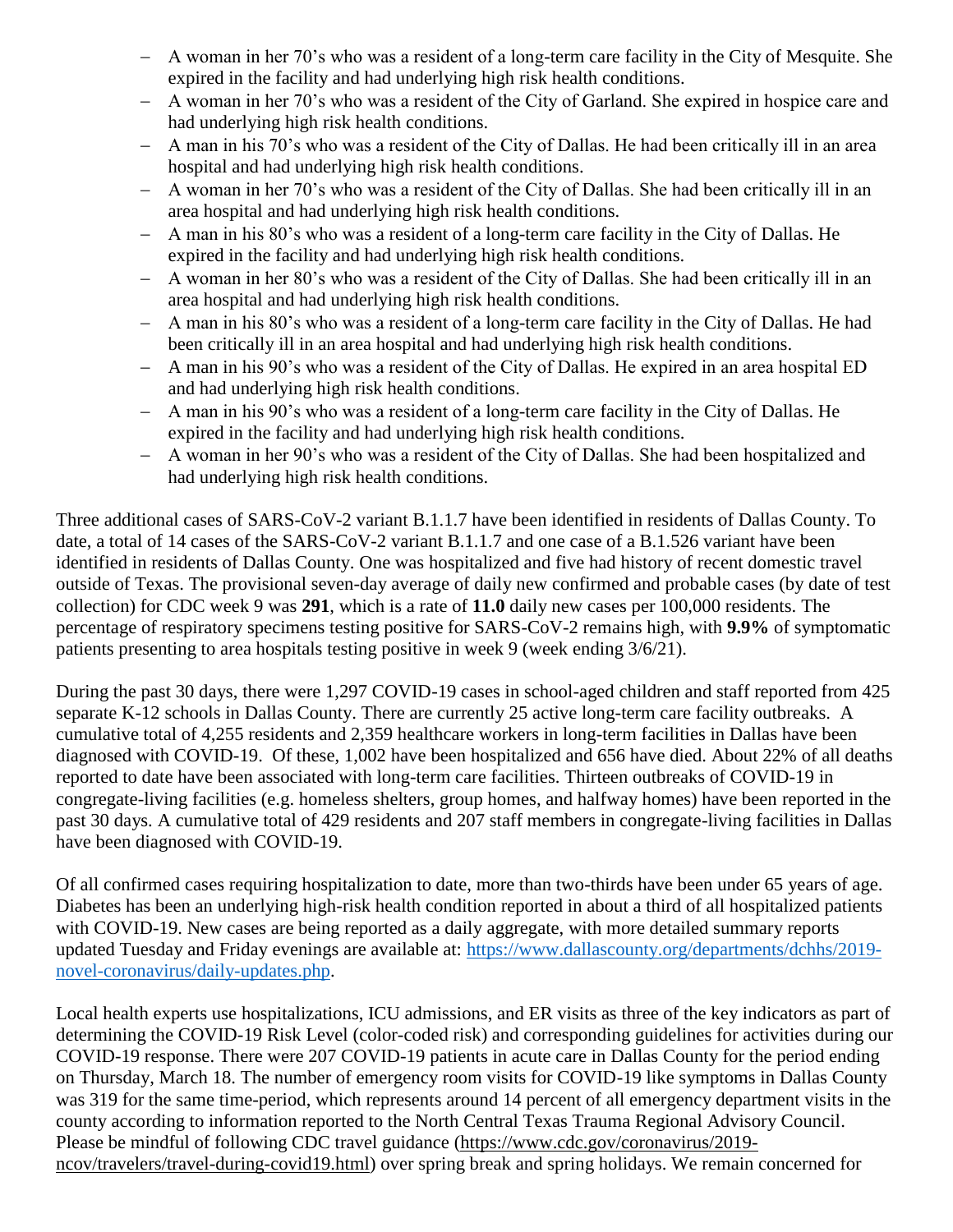additional waves due to a potential rise in variants and because community spread remains high creating an environment for cases to reignite, especially if compliance with personal actions such as masking and distancing decline. We encourage everyone to follow public health guidance, continue masking and avoid crowded and non-essential indoor settings. Updated UTSW forecasting indicates hospitalizations between 150-250 and daily case counts of 460 by April 1. You can find additional information on risk-level monitoring data [here.](https://www.dallascounty.org/Assets/uploads/docs/hhs/2019-nCoV/C-19-risklevelmgmt/031821-DallasCounty-COVID-19-Hospitalization-Data.pdf)





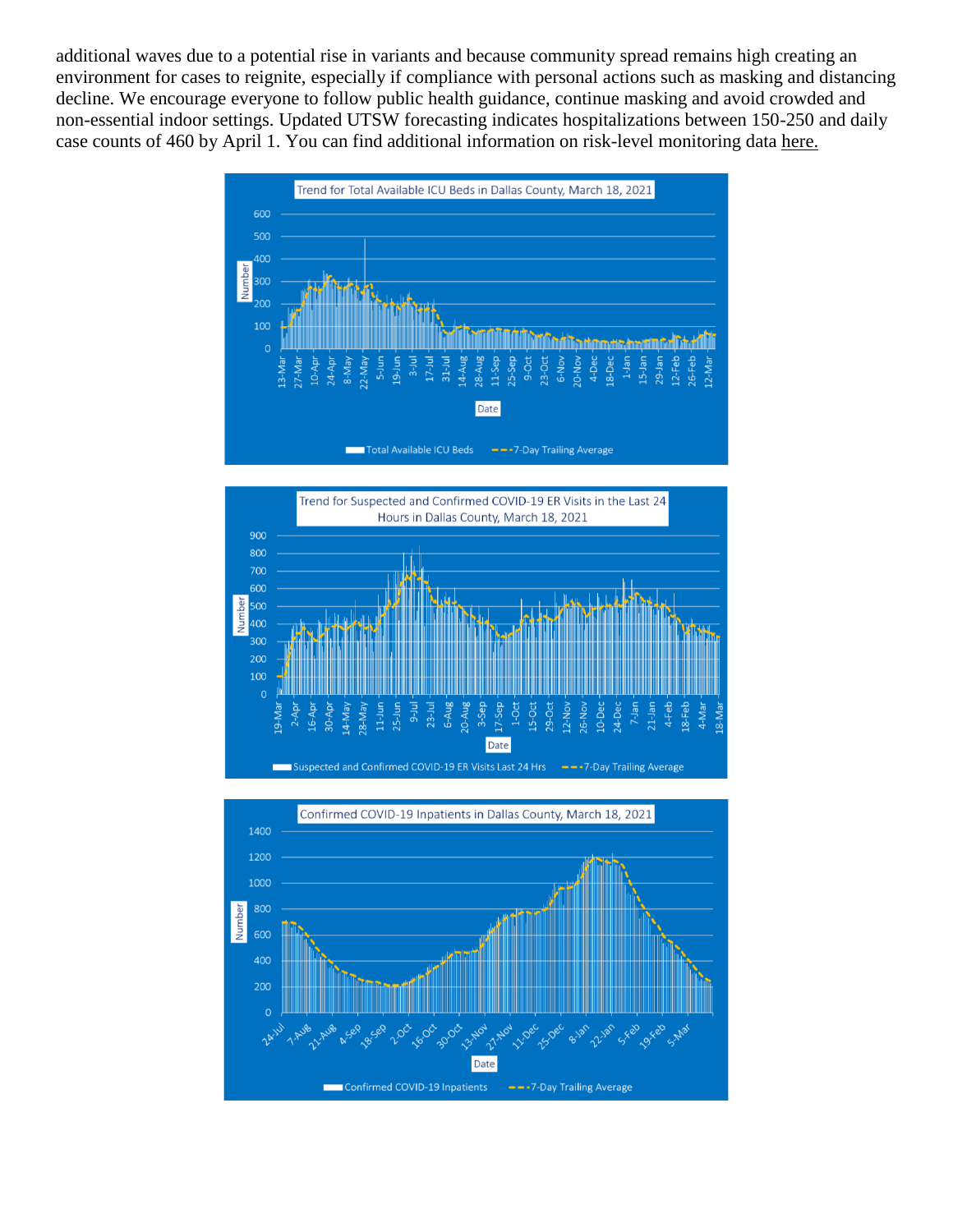

"Today, we report 348 new COVID-19 positive cases and 22 deaths. It is important that we continue to do things like wear a mask, wash our hands, and avoid crowds that have proven effective. It's equally important that we register in as many places as we're willing to drive and get vaccinated as soon as we are eligible.

There has been a change in the scheduling for Fair Park to streamline the process. Moderna will be available from now on only on Monday and Friday with Pfizer on Tuesday, Wednesday and Thursday. There are many reasons for this change but one is that for several weeks, we had no Moderna first doses and so having only a few people coming today for a second dose of Moderna would lead to a possible waste of unused portions of vials.

Our hope is that vaccine production will increase rapidly and we will see more opportunities for shots at Fair Park and our other locations as well as the opportunity to expand to more providers. We all have a role to play and your role is to get registered. You can register for Dallas County at [www.Dallascounty.org](http://www.dallascounty.org/) or visit the Department of State Health Services hub provider list to register with other providers in North Texas: [https://dshs.texas.gov/coronavirus/immunize/vaccine-hubs.aspx,](https://dshs.texas.gov/coronavirus/immunize/vaccine-hubs.aspx)" said Dallas County Judge Clay Jenkins.

## **All Dallas County COVID-19 Updates and Information can be found here:**

<https://www.dallascounty.org/covid-19/> and all guidance documents can be found here: <https://www.dallascounty.org/covid-19/guidance-health.php>

### **Specific Guidance for the Public:**

- [Dallas County COVID-19 Related Health Guidance for the Public](https://www.dallascounty.org/Assets/uploads/docs/covid-19/community/Dallas-CovidGeneralGuidelines-060620.pdf)
- [Dallas County Measures for Protecting An Institution's Workforce from COVID-19 Infection:](https://www.dallascounty.org/Assets/uploads/docs/covid-19/community/Dallas_Covid_Employer_Guidance_FINAL.pdf)  [Employer/Employee Guidance](https://www.dallascounty.org/Assets/uploads/docs/covid-19/community/Dallas_Covid_Employer_Guidance_FINAL.pdf)
- [Dallas County Guidance for Individuals at High-Risk for Severe COVID-19](https://www.dallascounty.org/Assets/uploads/docs/covid-19/community/Dallas_HighRiskGuidelines.pdf)

The Centers for Disease Control and Prevention (CDC) recommends taking everyday preventive actions to help prevent the spread of respiratory diseases, including:

- Avoid close contact outside your home: Put 6 feet of distance between yourself and people who don't live in your household.
- Cover your mouth and nose with a cloth face cover when around others and continue to keep about 6 feet between yourself and others. The cloth face cover is not a substitute for social distancing.
- Stay home when you are sick, except to seek medical care
- Wash your hands often and with soap and water for at least 20 seconds and help young children to do the same. If soap and water are not available, use an alcohol-base hand sanitizer with at least 60% alcohol.
- Avoid touching your eyes, nose, and mouth with unwashed hands.
- Avoid close contact with people who are sick.